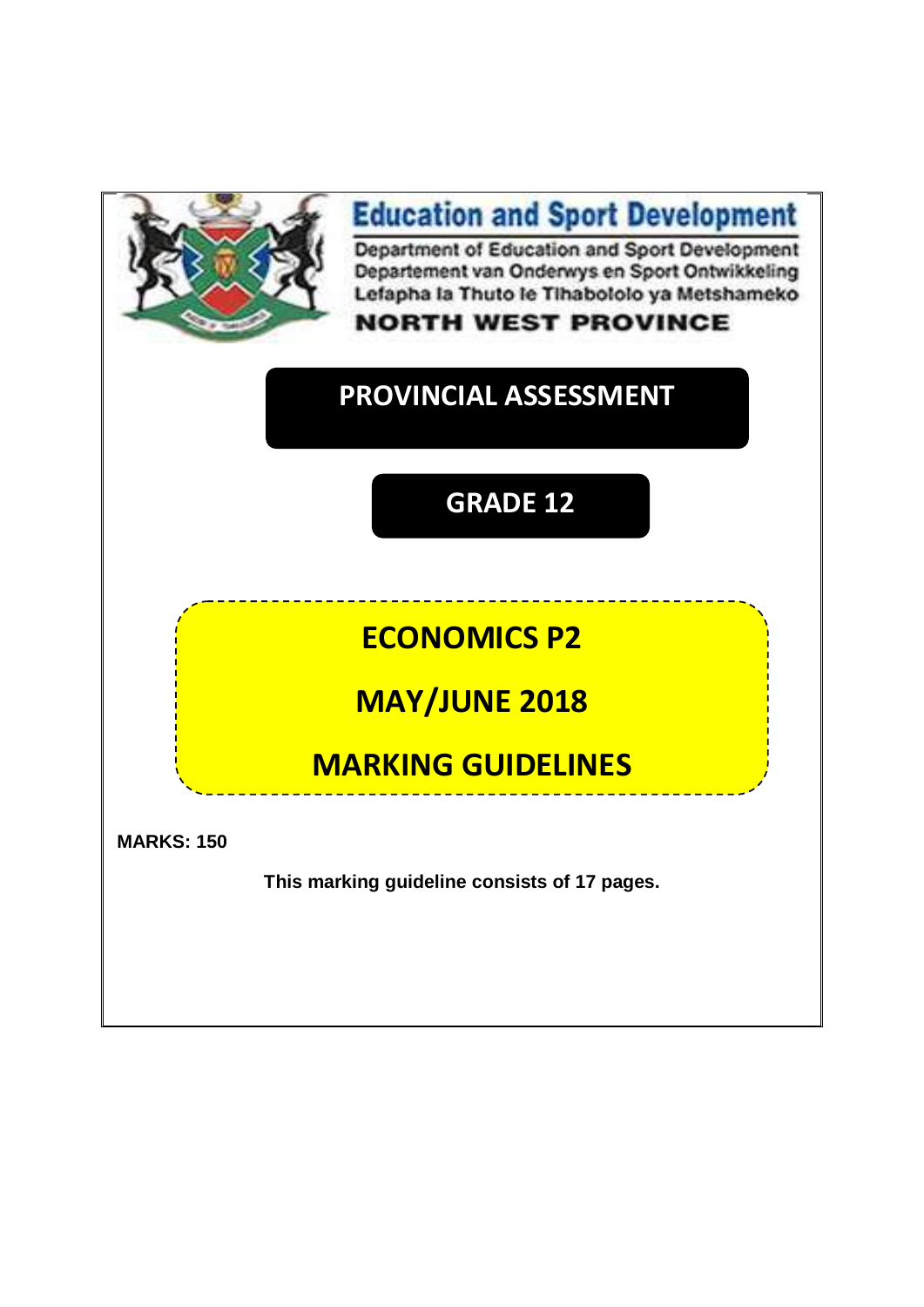# **SECTION A (COMPULSORY)**

#### **QUESTION 1**

#### **1.1 MULTIPLE CHOICE QUESTIONS**

- 1.1.1 D average costs <del>V</del>
- 1.1.2 B cartel $\checkmark$
- 1.1.3 B feasibility study. V
- 1.1.4 B Zero.
- 1.1.5 A decreases
- 1.1.6 A unique.  $\checkmark\checkmark$
- 1.1.7 A internal
- 1.1.8 A electricity.  $\checkmark\checkmark$  (8 x 2) (16)

#### 1.2 **MATCHING**

- 1.2.1 C actual costs that a business pays for its operations√
- 1.2.2 E when a perfect competitor is making neither profit nor loss  $\checkmark$
- 1.2.3 A the organisational features of the markets√
- 1.2.4 B value of inputs owned by the entrepreneur and used in production $\checkmark$
- 1.2.5 H a market controlled by two sellers√
- 1.2.6 D buyers are charged differently for the same product $\checkmark$
- 1.2.7 F the increase in percentage output is less than the increase in percentage input
- 1.2.8G extra money earned when additional unit is sold  $(8 \times 1)$  (8)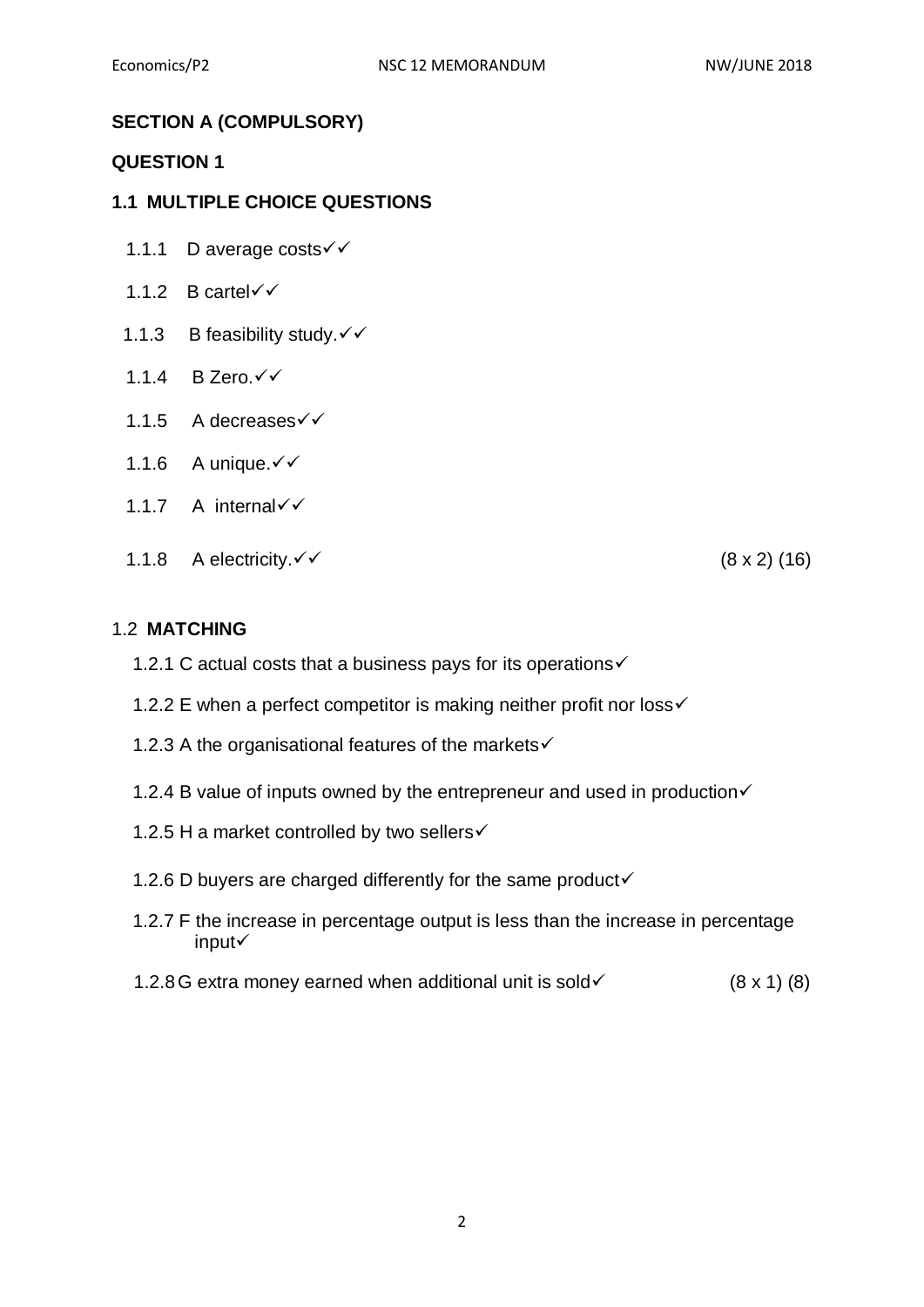# **1.3 ONE WORD ITEMS**

- 1.3.1 Subsidy
- 1.3.2 Fixed costs
- 1.3.3 Opportunity cost
- 1.3.4 Long-run
- 1.3.5 Pareto efficiency
- 1.3.6 Normal profit  $(6x1)(6)$

# **TOTAL SECTION A: 30**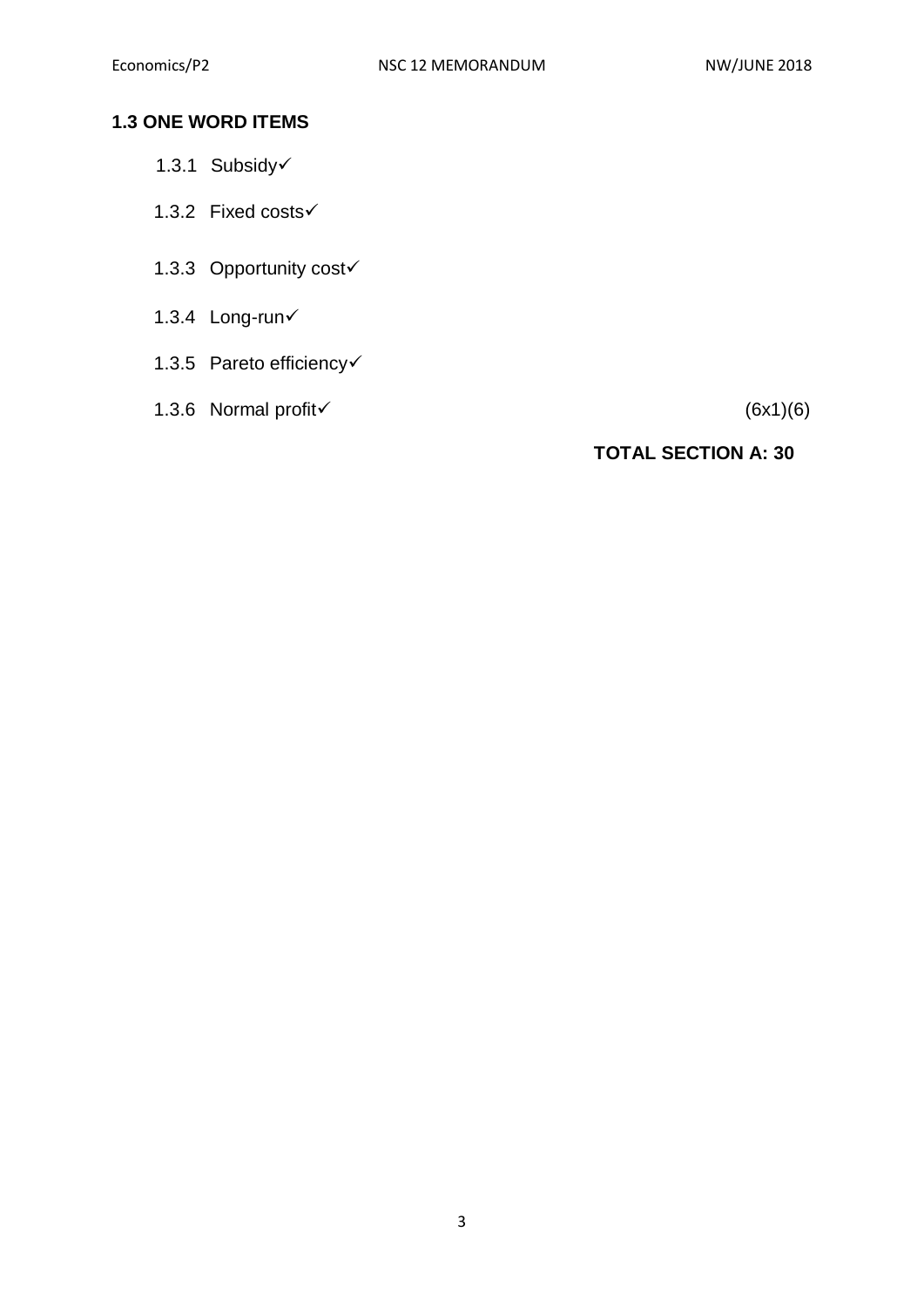# **SECTION B**

Answer any TWO of the three questions in this section in the ANSWER BOOK.

# **QUESTION 2**

2.1Answer the following questions

# 2.1.1 **Name any TWO examples of perfectly competitive firms**.

- Agricultural produce markets $\checkmark$
- $\bullet$  The JSE $\checkmark$
- Accept any other relevant answer (2x1) (2)
- 2.1.2 **Why do perfectly competitive firms make normal profits in the long run?**
	- Because in the short run they make economic profit which then attracts other potential firms who will wipe away all the economic profit as it is now shared amongst many firms instead of the few that previously existed.  $\checkmark$  (1x2) (2)

2.2Study the graphs below and answer the questions that follow.

#### 2.2.1 **Identify the type of market above.**

|  | • Perfect market $\checkmark$ |  |  |
|--|-------------------------------|--|--|
|--|-------------------------------|--|--|

#### 2.2.2 **What is the selling price in the market above**?

• R8 $\checkmark$  (1)

#### 2.2.3 **Briefly describe the concept** *industry***.**

• A group of firms that produce and sell the same products or offer a  $\sin$ ilar service  $\checkmark$  (2)

#### 2.2.4 **Why is a perfectly competitive firm having no control over price?**

- There are price takers. $\checkmark\checkmark$
- They operate on the price that they find existing in the market.  $\checkmark\checkmark$
- They have no influence/control over prices.  $\checkmark$  (1 x2) (2)

#### 2.2.5 **How will price and quantity be affected in the industry if a new firm enters the market?**

- Quantity supplied will increase. $\checkmark\checkmark$
- Price will decrease.  $\checkmark\checkmark$  (4)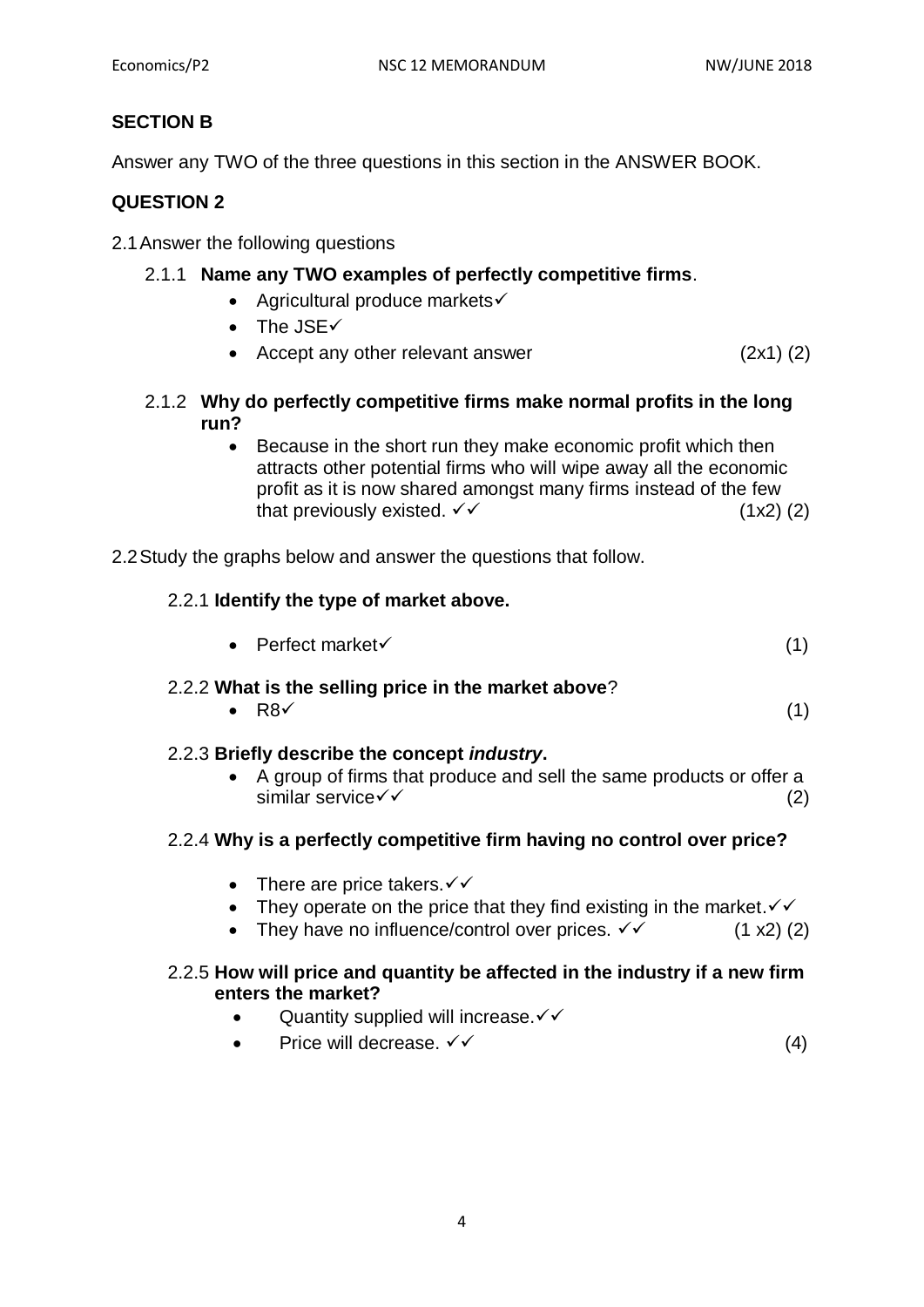2.3Study the extract below and answer the questions that follow.

- 2.3.1 **Identify two reasons why saint Gobain (Pty) Ltd and D&D Roof CC are prosecuted for price fixing from the above extract.**
	- D&D Roof will stop importing base material and source finish glass wool finished products from St Gobain√√
	- They would not do business with customers that belonged to each other
	- They would not provide competitive quotes to customers not allocated to each of them in order to sustain the customer allocation arrangement
	- They agreed on the price they will charge when supplying their glass wool products to their respective customers.  $\checkmark \checkmark$  (2 x 1) (2)

## 2.3.2 **Briefly describe the concept** *price fixing***.**

- An unethical practice whereby two or more rival firms come to an illicit agreement not to sell goods or services below a certain price.  $\checkmark\checkmark$
- Accept any other relevant answer. (2)
- 2.3.3 **What advice will you give to these two companies if they are unhappy with being found guilty for price fixing**?
	- They must approach the Competition Appeal Court to lay a formal  $complain t. \checkmark$  (2)
- 2.3.4 **How should the state ensure that the private sector business adhere to ethical business practices?**
	- The state must consider laying criminal charges against the companies that do not adhere to ethical business practices.  $\checkmark\checkmark$
	- $\bullet$  Impose heavy fines and including suspensions of the quilty parties.  $\checkmark\checkmark$
	- Accept any other relevant answer. (4)

## 2.4**Outline any FOUR aims of competition policy under the Competition ACT of 1998.**

- To promote the efficiency of the economy as its primary importance.  $\checkmark\checkmark$
- To provide consumers with competitive prices and a variety of products  $\checkmark\checkmark$
- To promote employment. $\checkmark\checkmark$
- To encourage South Africa to participate in world markets and accept foreign competition in South Africa√√
- To enable SMMEs to participate in the economy $\checkmark\checkmark$ .
- To allow the previously disadvantaged to increase their ownership of businesses  $\checkmark$  (4 x 2) (8)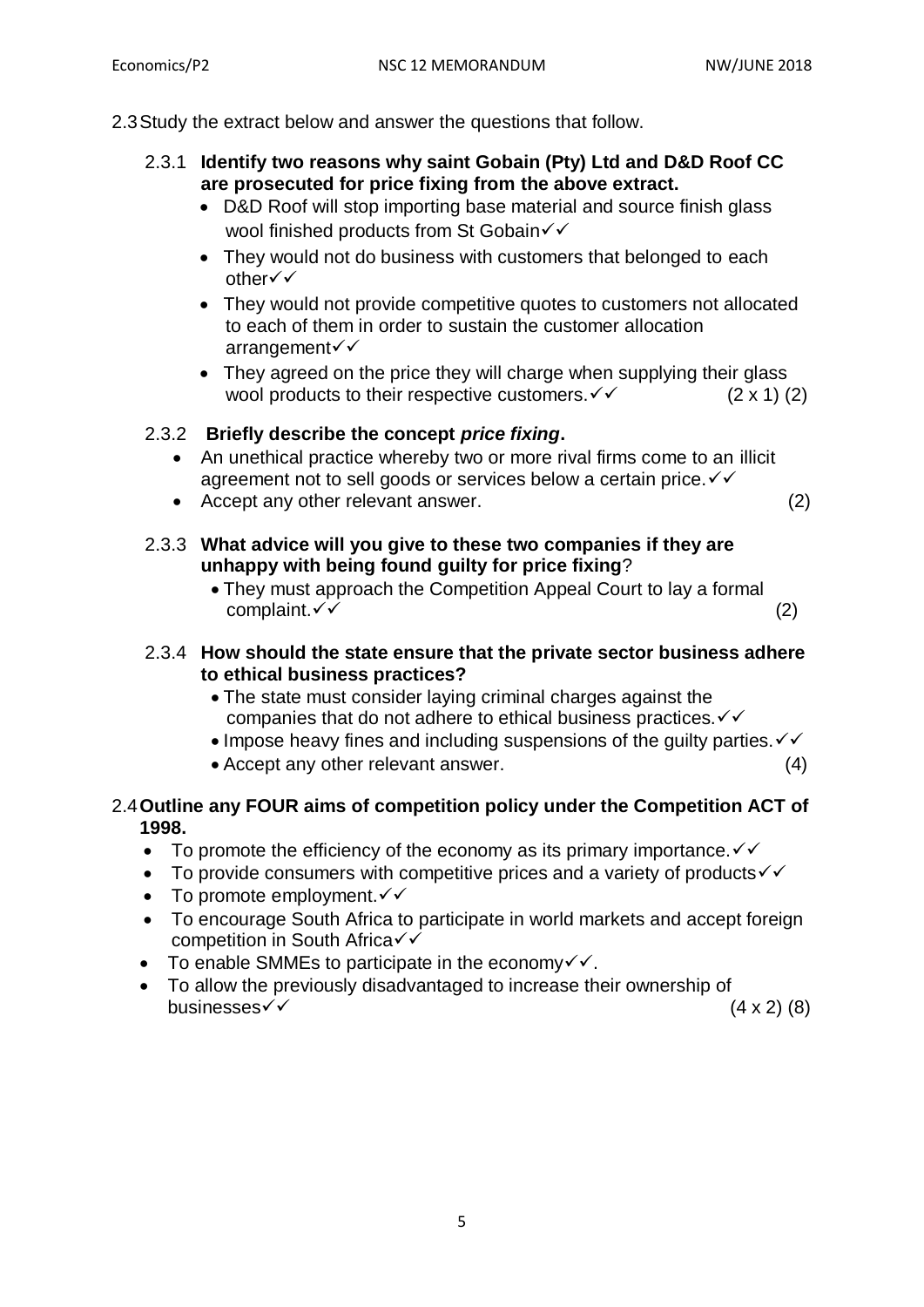2.5**Explain by means of a neatly labeled graph the relationship between the shut-down point and the supply curve (MC) of the individual business in a perfect market.**



- The rising part of the businesses' marginal cost curve above the minimum of its average variable cost curve represents the **supply curve** of the business.√√
- The supply curve starts at point A (shut-down point) and slopes upward from there due to the marginal cost that increases as output increases.  $\checkmark\checkmark$
- At a market price of  $P_1$  the business is only able to pay its variable costs.  $\checkmark\checkmark$
- If the price drops below  $P_1$  the business will be forced to close down and this point (A) is known as **shut-down point**.  $\checkmark$  (8)

**[40]**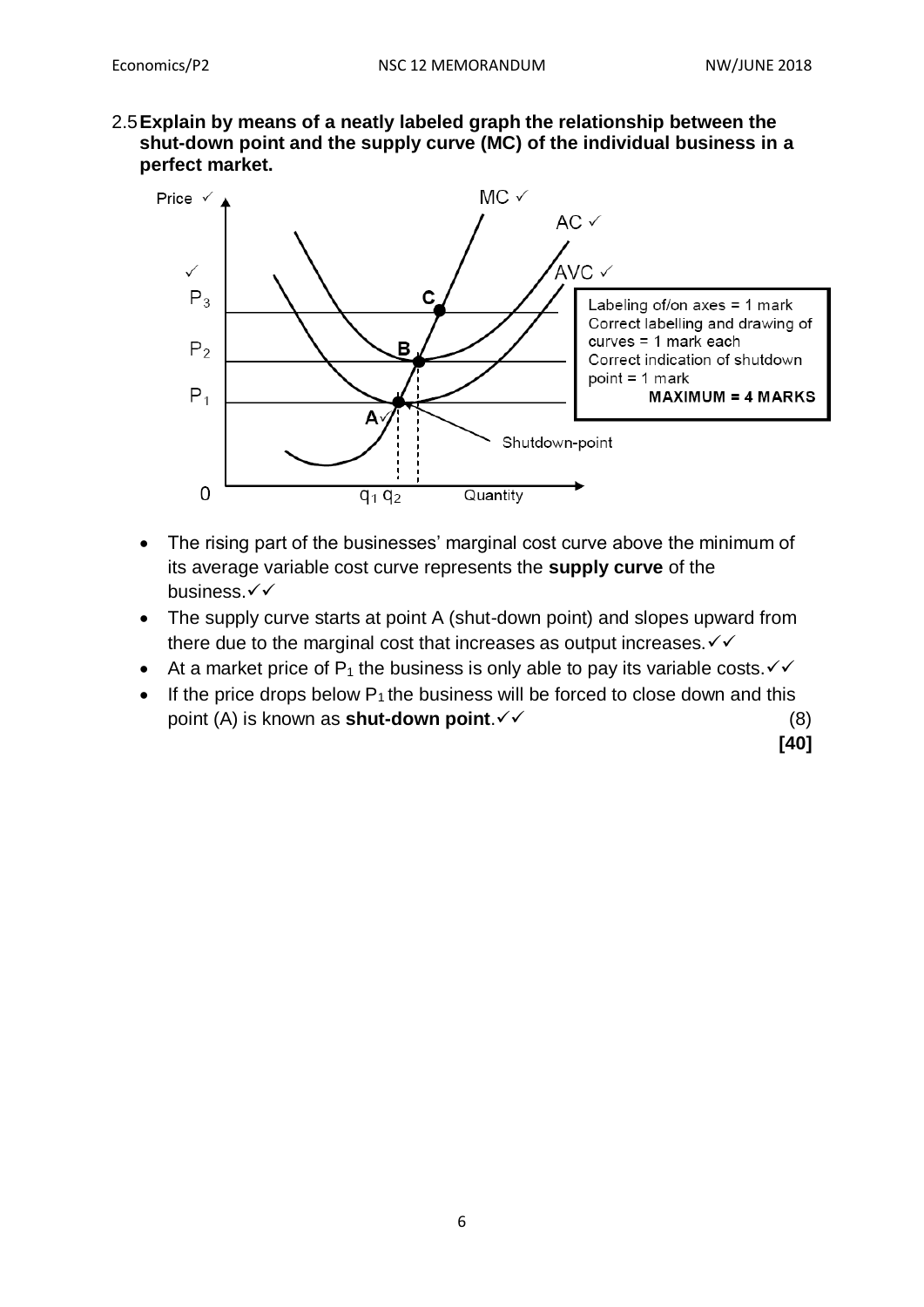# **QUESTION 3**

3.1Answer the following questions:

### **3.1.1 Name any TWO market structures that exist under the conditions of an imperfect market.**

- $\bullet$  Monopoly $\checkmark$
- Oligopoly
- Monopolistic competition  $(2x1)(2)$

## **3.1.2 How will the producer react if the government implements a maximum price on his product?**

| The producer will reduce the quantity supplied. $\checkmark\checkmark$                                                                                                                                                         |  |
|--------------------------------------------------------------------------------------------------------------------------------------------------------------------------------------------------------------------------------|--|
| A second consideration of the construction of the second second second second second second second second second second second second second second second second second second second second second second second second seco |  |

• Any other relevant responses.  $(1 \times 2)$   $(2)$ 

3.2 Study the table below and answer the questions that follow.

## 3.2.1 **Which curve is the same as the demand curve in the graph above?** • AR  $\checkmark$  (1)

## 3.2.2 Identify the profit maximization point from the graph above.

- Point  $A \checkmark$  (1)
- 3.2.3 **Briefly describe the** *nature of the product* **that is supplied in the market structure above.**
	- The nature of the product is unique with no close substitutes.  $\checkmark$  (2)

# 3.2.4 **Why does the MR curve lie below the AR curve in the graph above?**

- Due to the negative-sloping demand curve, every additional unit is sold at a lower price.  $\checkmark\checkmark$
- Accept any other relevant response. (2)

#### 3.2.5 **Calculate the economic profit in the graph above. Show ALL the calculations.**

| $Profit = TR - TC$                                         | <b>OR</b>                 |
|------------------------------------------------------------|---------------------------|
| $= (P \times Q) - (Q \times C)$                            | $Profit = P - C \times Q$ |
| $= (R80 \times 200) - (200 \times R60)$                    | = $R80 - R60 \times 200$  |
| $=$ R <sub>16</sub> 000 – R <sub>12</sub> 000 $\checkmark$ | $=$ R20 x200 $\checkmark$ |
| $= R 4000 \checkmark$                                      | $= R4000 \checkmark$      |
|                                                            |                           |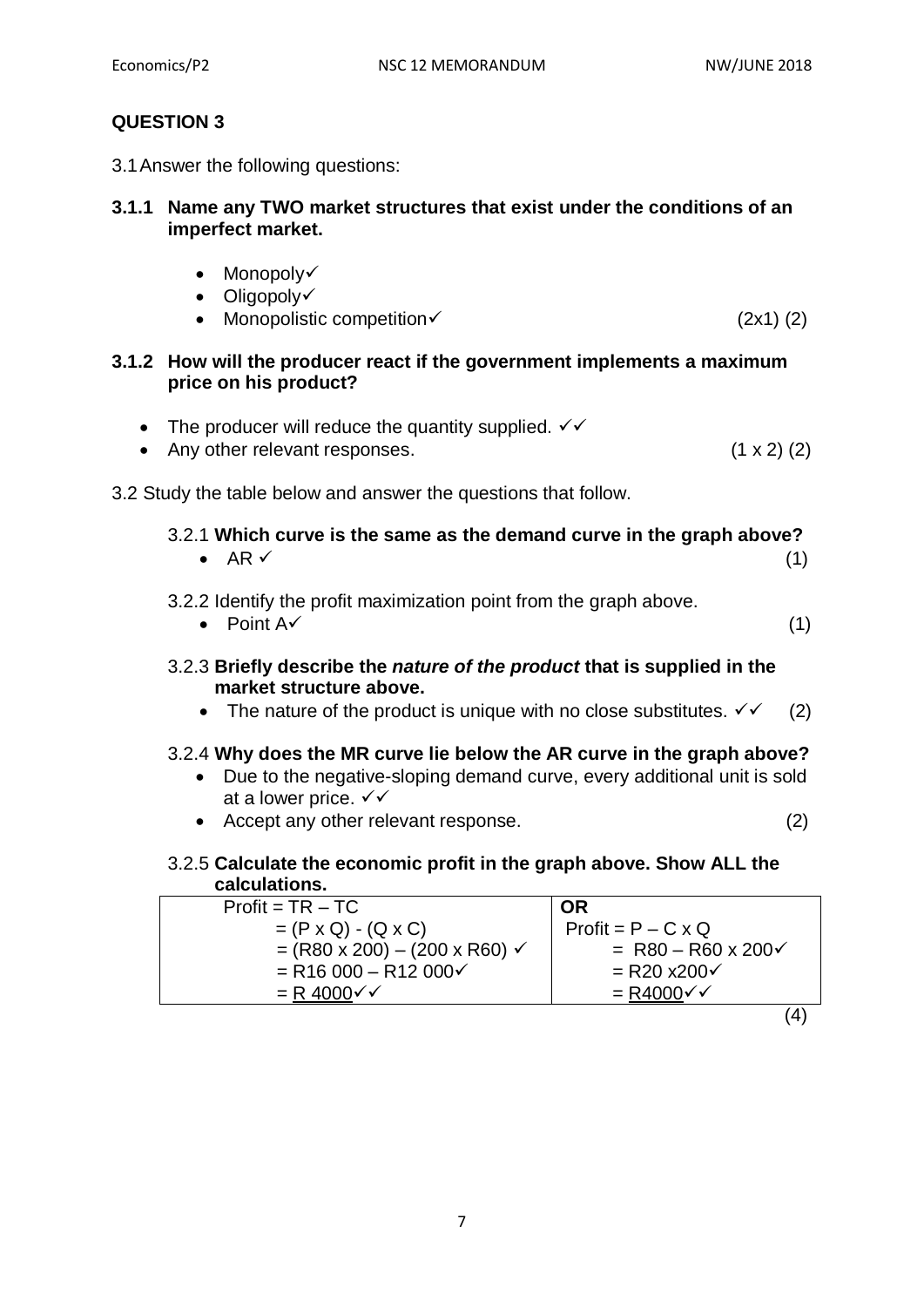3.2Study the illustrations below and answer the questions that follow.

# 3.3.1 **Identify TWO social benefits from the project above.**

- $\bullet$  New job opportunities $\checkmark$
- $\bullet$  Quality service delivery $\checkmark$
- High quality product  $(2 \times 1)$  (2)
- 3.3.2 **Why do you think the government should proceed with the project above?** 
	- Because the benefits exceed the costs  $\checkmark$ , i.e. R16 m > R12 m. $\checkmark$  (2)
- 3.3.3 **What will the government benefit from the approval of the project above?** 
	- There will be an increase in the tax base which will results in more revenue for the state.  $\checkmark\checkmark$
	- Accept any other correct relevant response. (2)

# 3.3.4 **How can the government reduce the external cost of the project above?**

The government can:

- Install equipment that will reduce pollution.  $\checkmark\checkmark$
- Design the plant in such a way that pollution will be limited to the minimum
- Tax the polluter
- $\bullet$  Issue marketable permits $\checkmark\checkmark$
- Set the maximum levels of pollution  $\checkmark\checkmark$
- Accept any other correct relevant response.  $(2 \times 2)$  (4)

# 3.3**Distinguish between a** *natural monopoly* **and an** *artificial monopoly***.**

# **Natural monopolies:**

- High development or economic costs prevent others from entering the market. √√
- The government supplies the product. E.g. Electricity in South Africa is provided by the government enterprise, Eskom.  $\checkmark\checkmark$  it costs billions of rands to build and maintain power stations and therefore there are no other suppliers.  $\checkmark\checkmark$

# **Artificial monopolies**

- $\bullet$  Here the barriers to entry are not economic in nature.  $\checkmark\checkmark$
- Examples to barriers is patents and licenses.  $\checkmark\checkmark$
- A patent is a legal and exclusive right to manufacture a product, e.g. Denel Land Systems manufacturing Casspirs.  $\checkmark$  (2 x 4) (8)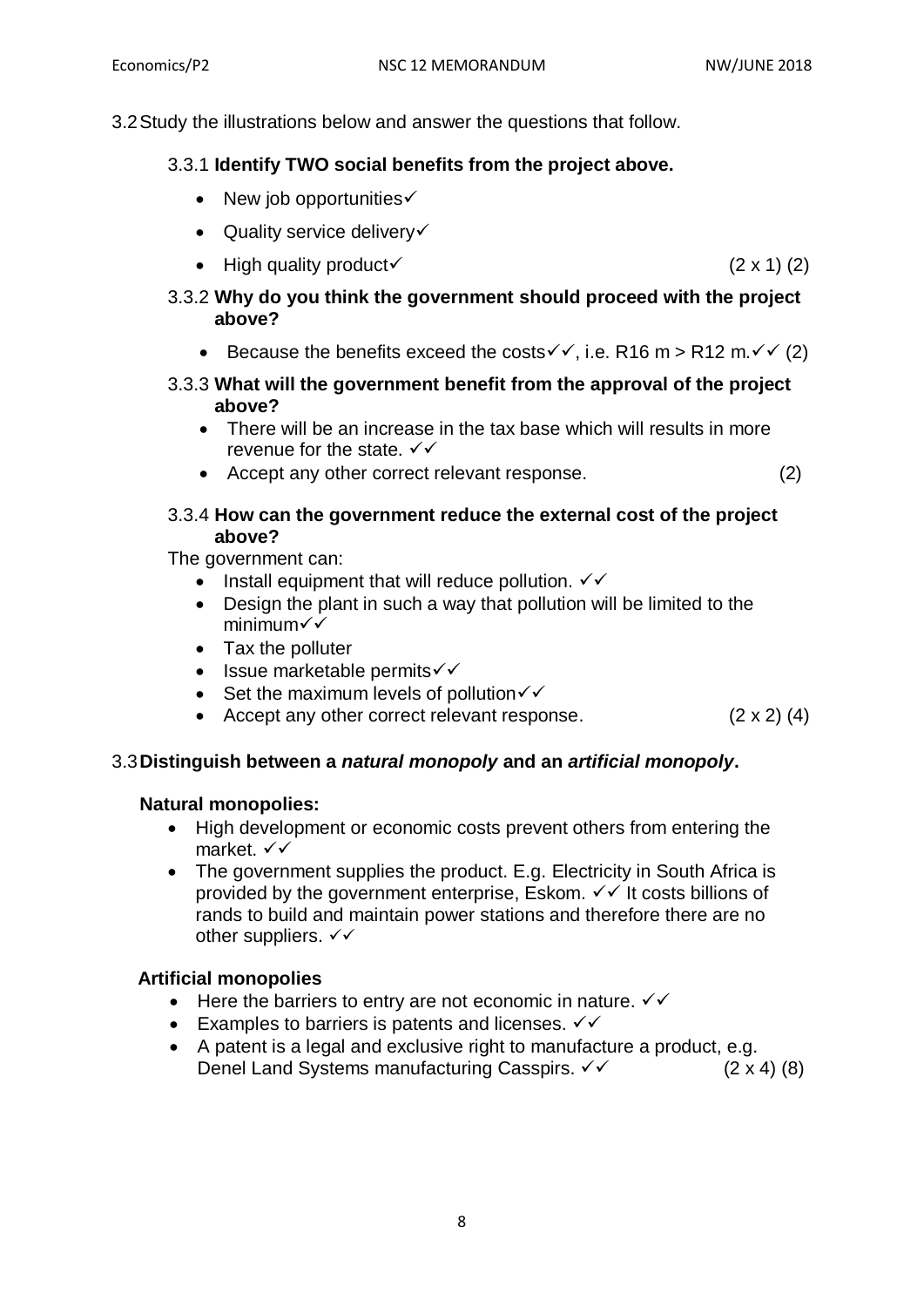**[40]**

#### 3.5 **Explain why governments sometimes proceed with a project even if the private cost exceed the private benefits?**

Governments might proceed with a project when:

- When the project is to provide public goods and service.  $\checkmark\checkmark$
- A service is vital for the existence of the community  $\checkmark$
- When a need for infrastructure is necessary but might not offer any benefits in terms of profits, e.g. building a community centre or a bridge.  $\checkmark\checkmark$
- Funding of these projects are mainly financed through tax revenue and does not impoverish any individual as such.  $\checkmark\checkmark$
- This infrastructure adds to the welfare of the community at large and is nonexcludable to anyone using it.  $\checkmark\checkmark$
- Accept any other correct relevant response. (8)

# **QUESTION 4**

4.1 Answer the following questions:

# 4.1.1 **Name any TWO sectors that will be considered for minimum wages in South Africa.**

- $\bullet$  Civil engineering  $\checkmark$
- Contract cleaning services $\checkmark$
- Domestic workers $\checkmark$
- $\bullet$  Farm workers $\checkmark$
- $\bullet$  Forestry $\checkmark$
- $\bullet$  Hospitality $\checkmark$
- $\bullet$  Taxi drivers $\checkmark$
- Any other correct relevant respons. (2x1)(2)

# 4.1.2 **What would happen if firms in an oligopolistic market compete on prices?**

• There will be price wars.  $\checkmark\checkmark$  (2)

# 4.2 Study the information below and answer the questions that follow.

## 4.2.1 **Which mobile network firm that has the largest market share from the above information?**

•  $Vodacom \qquad (1)$ 

# 4.2.2 **Name one barrier to entry into the market above.**

• Licenses  $(1)$ 

# 4.2.3 **Briefly describe the term** *sunk cost***.**

 Costs that an entity has incurred, and which it can no longer recover by any means  $\checkmark\checkmark$  and should not be considered when investing on an ongoing project, since they cannot be recovered  $\checkmark$  (2)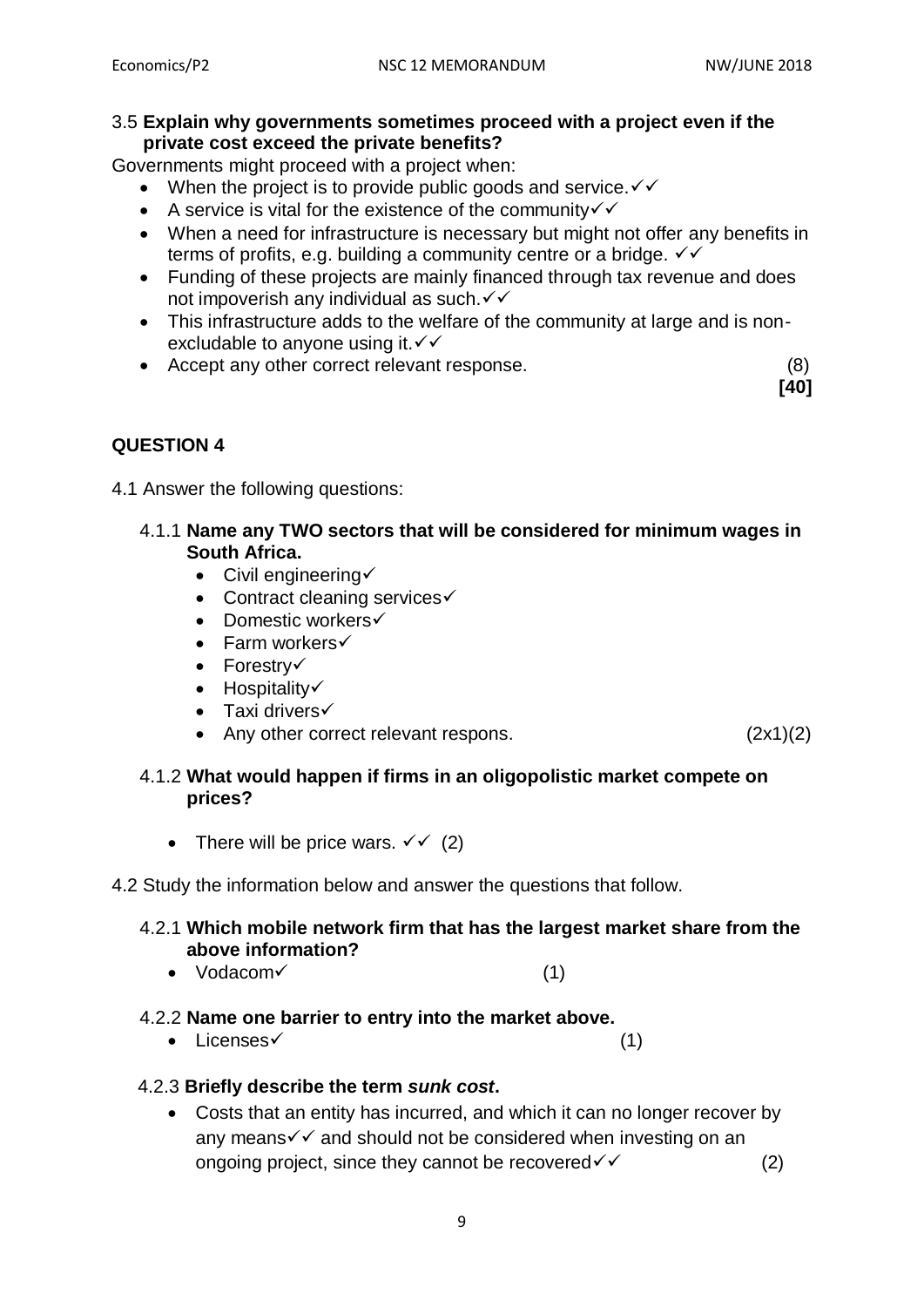## 4.2.4 **Explain the nature of the demand curve that is faced by an oligopolistic firm.**

- It is negatively sloped/ downward sloping with a kink.  $\checkmark\checkmark$
- It has two segments, the upper part is elastic and the lower part is inelastic.  $\checkmark\checkmark$  (2)

# 4.2.5 **How do mobile firms compete to increase their market share in South Africa?**

Market share can be increased by:

- Advertising their products to existing and potential customers.  $\checkmark\checkmark$
- Selling different products at competitive prices, like airtime and data bundles. $\checkmark\checkmark$
- Offering individual-based contracts and upgrades to loyal customers and clients. $\checkmark\checkmark$
- Extended shopping hours by cellphone outlets.  $\checkmark\checkmark$
- After-sales services to both business, pay as you go and contract customers. <del>√</del>
- Sales promotions for both pay as you go and contract customers, e.g. free mode face book, free twitter, power hour, etc. v v
- Accept any other correct relevant response. (2x2) (4)

4.3 Study the graph below and answer the questions that follow.

standard of living.  $\checkmark\checkmark$ 

| 4.3.1 Identify the market clearing wage from the graph above.<br>• R2 500 $\checkmark$                                                                                                                                                                            | (1) |
|-------------------------------------------------------------------------------------------------------------------------------------------------------------------------------------------------------------------------------------------------------------------|-----|
| 4.3.2 What does point e represent in the graph above?<br>• Point of equilibrium $\checkmark$                                                                                                                                                                      | (1) |
| 4.3.3 Briefly describe the term <i>minimum wage.</i><br>• It is the minimum remuneration a worker should earn legally per hour, per<br>day or week for work done. √√                                                                                              | (2) |
| 4.3.4 Why is the national minimum wage advantageous than the minimum<br>wage per sector?<br>Prevent discrimination among workers in the different sectors $\checkmark\checkmark$<br>$\bullet$<br>The national minimum wage could be higher which will improve the |     |

Accept any other correct relevant response. (2)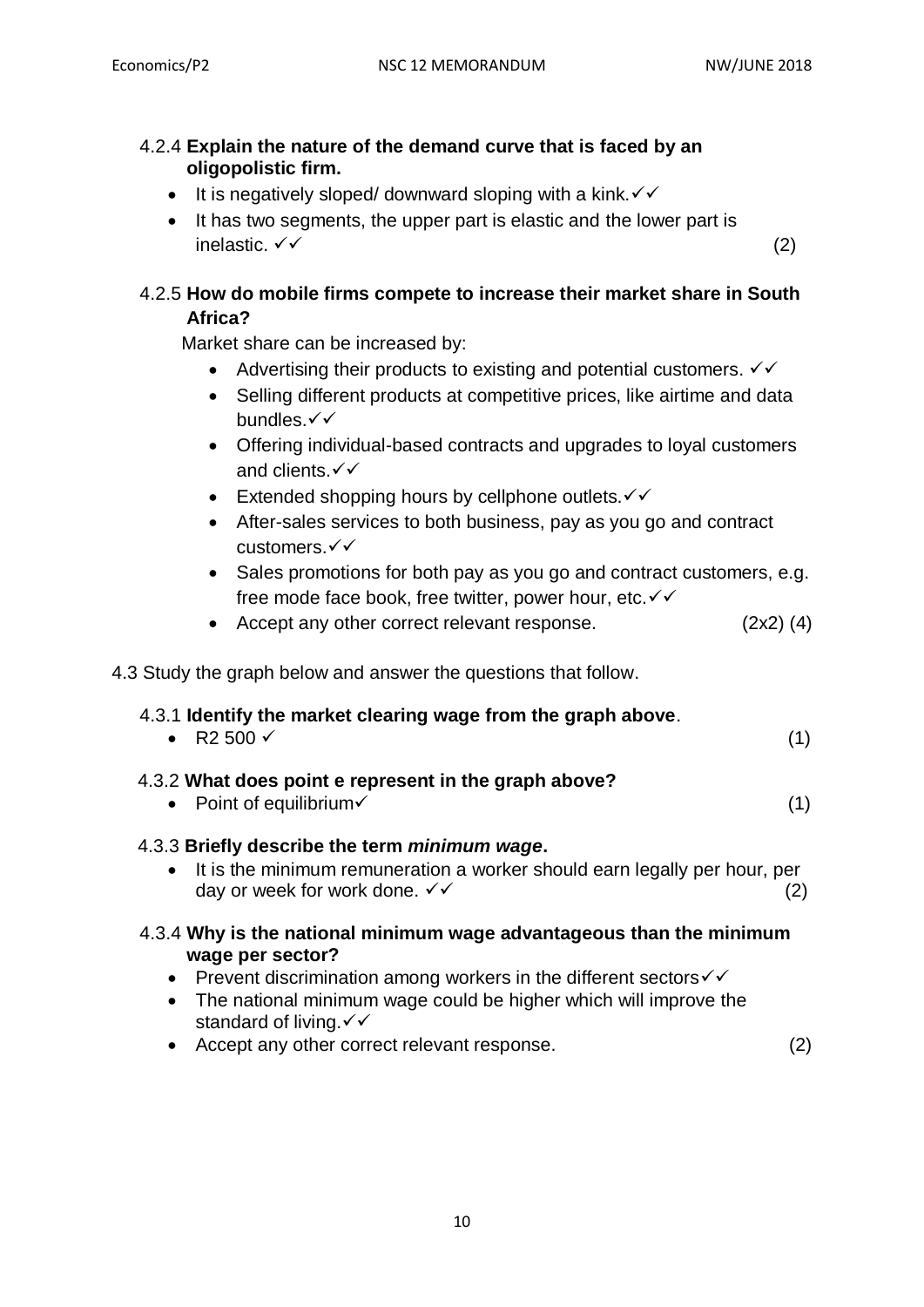#### 4.3.5 **Use the graph above and explain how the R3 500 minimum wage imposed by the government will impact on South Africa's labour market.**

- The wage rate will be higher than the market rate of R2 500 $\checkmark$
- At this rate more people will avail themselves, therefore the supply of labour will increase from 200 to 300. $\checkmark\checkmark$
- On the other side, the demand for labour will decrease from 200 to 100.  $\checkmark$
- This will create an oversupply of workers, supply exceeds demand and unemployment will increase.  $\checkmark\checkmark$  (2 x 2) (4)

### 4.4 **Explain the roles of the** *competition commission* **and** *competition tribunal*  **in the competition policy of South Africa.**

## **The Competition Commission**

- $\bullet$  It investigates restrictive business practices  $\checkmark\checkmark$
- Prevents the abuse of dominant positions and mergers in order to achieve equity and efficiency in the South African economy  $\checkmark$

# **The Competition Tribunal**

- $\bullet$  It grants exemptions, authorise or prohibit large mergers  $\checkmark\checkmark$
- Adjudicate if any misconduct takes place $\checkmark\checkmark$
- Issues an order for costs on matters presented to it by the Competition Commission  $\sqrt{ }$  (2 x 4) (8)

# 4.5 **How does collusion influence the behavior of oligopolists?**

- No business is ever sure about the policy of competitors and function in an uncertain environment √√
- To reduce uncertainty, oligopolists collude they agree on prices and quantities they are going to produce – higher profits  $\checkmark\checkmark$
- Two forms:  $cartels: \checkmark$  where collusion occurs openly and formally, their aim is a collective monopoly $\checkmark\checkmark$ , frequent problems are members cheating by cutting prices and selling more than its quota $\checkmark\checkmark$ .
- Price leadership $\checkmark$ : where collusion is forbidden by law $\checkmark\checkmark$ , the one business fixes the price and other act as price followers the price leader is usually the largest or dominant business in the industry with the lowest production costs.  $\checkmark\checkmark$
- Collusion is more successful when a small number of firms are involved, which makes communication more effective  $\checkmark\checkmark$ , it firms face more or less the same cost of production $\checkmark\checkmark$ , if the product is homogeneous, if there are barriers to entry, if the government does not interfere  $\checkmark$  (8)

# **[40] TOTAL SECTION B: 80**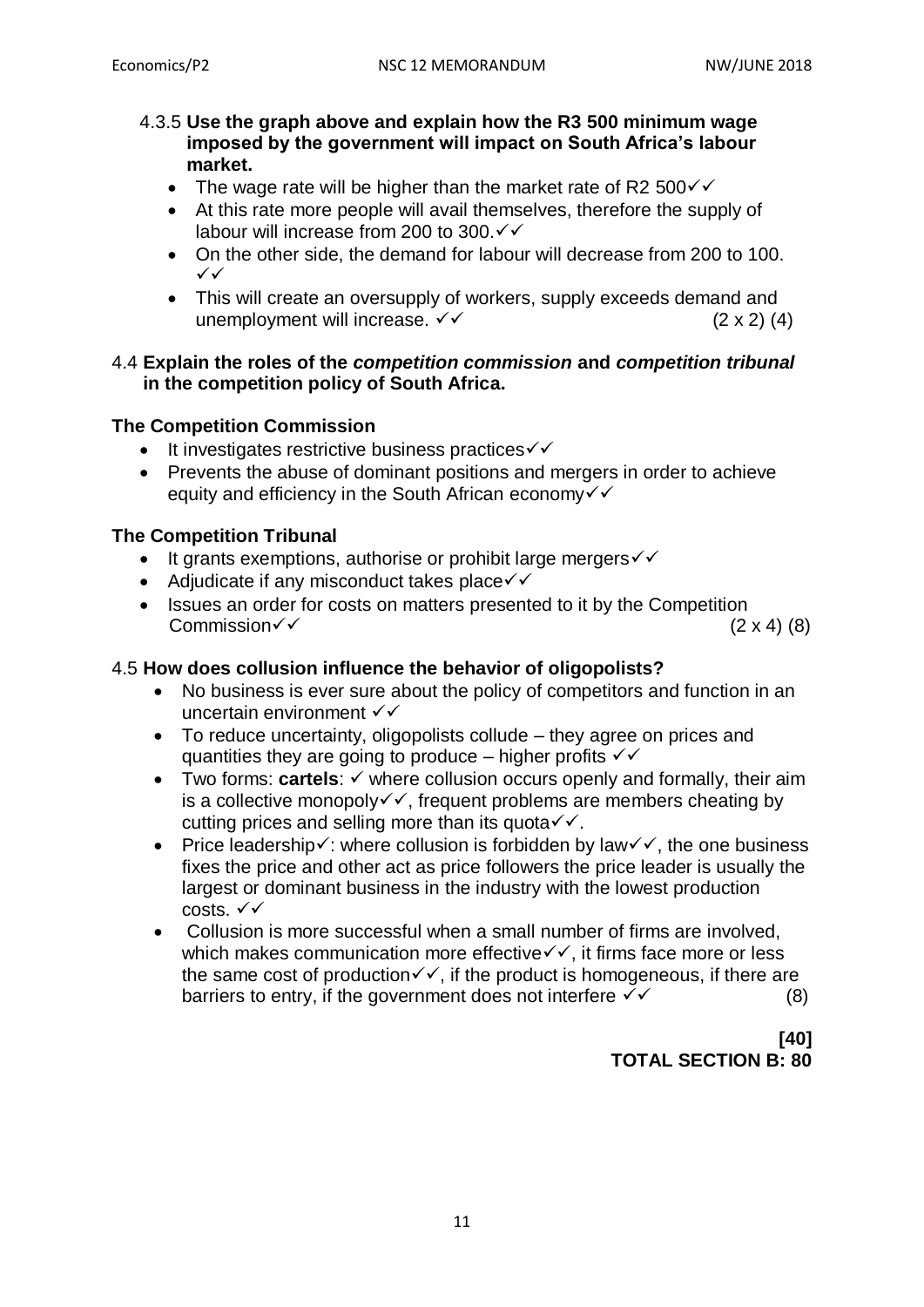#### **SECTION C**

Answer only ONE of the two questions from this section in your ANSWER BOOK.

#### **QUESTION 5: MICRO-ECONOMICS**

- **Compare the market structure of a monopolistic competition with that of a perfect competition.** (26)
- **Explain, with the aid of a graph, how economic profit is achieved for a perfect competitor.**

#### **INTRODUCTION**

• A market is an institution or mechanism that brings together the buyers and sellers of goods or services  $\sqrt{\sqrt{}}$  A market structure is a framework of how a market is organised  $\sqrt{\checkmark}$ 

• Monopolistic competition is a monopolistic market structure with many buyers and sellers where entry is relatively easy but the product is differentiated /

• Perfect competition is a market structure with many buyers and many sellers $\checkmark\checkmark$ 

(Accept any other correct relevant response) Max (2)

#### **MAIN PART**

#### **Number of businesses**

• There is a number of sellers that are so large $\checkmark$  in the **perfect market** that individual market participants are insignificant in relation to the market as a whole An example of a **perfect market** is the Securities Exchange, or the produce market.  $\checkmark$ 

• A large number of sellers are active in the **monopolistic competitive market**  $\checkmark\checkmark$ Examples of monopolistic markets are producers of cleaning materials, cold drinks, toothpaste or soap

#### **Nature of the product**

All products sold in the **perfect market** are homogeneous.  $\checkmark\text{}$  All these products are exactly the same regarding quality, appearance it makes no difference to a buyer where and from whom he or she buys the product  $\checkmark\cdot\checkmark$ .

Goods produced by businesses in a **monopolistic competitive market** are heterogeneous .  $\checkmark\checkmark$ They may differ slightly in appearance, shape, size and taste Differences may be imaginary  $\checkmark$  e.g. medicine may have different brand names, but contain exactly the same basic ingredients  $\checkmark\checkmark$ 

#### **Entry and exit from the market**

• There is complete freedom of entry and exit of buyers and sellers in the **perfect market**  $\checkmark$  Entry is not subject to any restrictions in the form of legal, financial, technological or other barriers√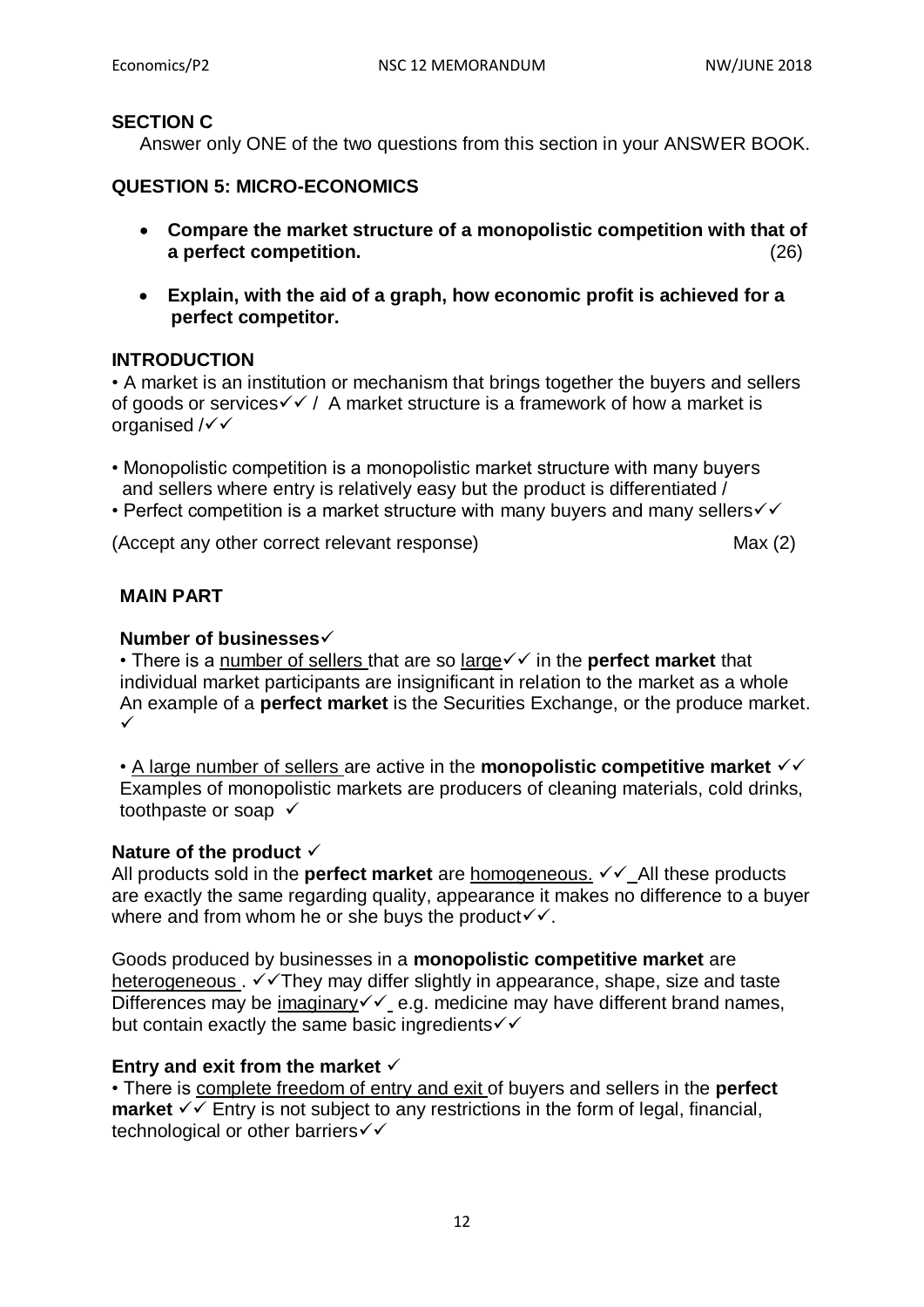• Entry into the **monopolistic competitive market** is easy and free  $\checkmark\text{-}$  There are no barriers such as licences, permits, patents and other restrictions  $\checkmark$ 

# **Control over price**

• There are so many businesses in the **perfect market** that the individual business is so small that no single business has control over the price of the product  $\checkmark\checkmark$  The price is determined through market forces.  $\checkmark$  in other words, the business can be regarded as a price taker

• The individual business in the **monopolistic competitive market** has some control over the price of a product  $\checkmark$  The control over price depends entirely on the strength of brand loyalty  $\checkmark\checkmark$  The business can be regarded as a price setter  $\checkmark\checkmark$ 

#### **Collusion**

• Collusion is not possible under **perfect market** conditions  $\checkmark\checkmark$  There is no need for businesses to collude because they have no control over price setting  $\checkmark$  In addition, the market share of the individual business is so small and insignificant that it cannot manipulate the market in any way  $\checkmark$ 

• Collusion does not occur in the **monopolistic competitive market** Individual businesses rely on brand loyalty to determine prices  $\checkmark\checkmark$  Prices can be manipulated by the strength of their brand lovalty  $\checkmark$  Prices are normally higher in cases where brand loyalty is intense  $\checkmark\checkmark$  Control over the market (output) is subject to brand loyalty due to product differentiation  $\checkmark$ 

#### **Marketing**

• There is no need for marketing strategy in the **perfect market** due to complete market knowledge

• Marketing strategy is applied in the **monopolistic competitive market** Deliberate advertising campaigns is launched to create brand loyalty  $\checkmark$ 

#### **Profits**

• The firm can realise economic profits in the short term $\checkmark$ , but only normal profits in the long run in the **perfect market**

• The firm can realise economic profits in the short term as well as the long run in the **monopolistic competitive market**

#### **Demand curve**

- The demand curve for the firm in the **perfect market** is horizonta $\checkmark$
- $\cdot$  D=AR=MR $\checkmark$
- The demand curve for the firm in the **monopolistic competitive market** is downward sloping.  $\checkmark\checkmark$
- AR=D (average revenue curve is also known as the demand curve)  $\checkmark\checkmark$
- $\cdot$  The MR curve lies below AR curve $\checkmark\checkmark$

(Allocate a maximum of 8 marks for mere listing of facts/examples)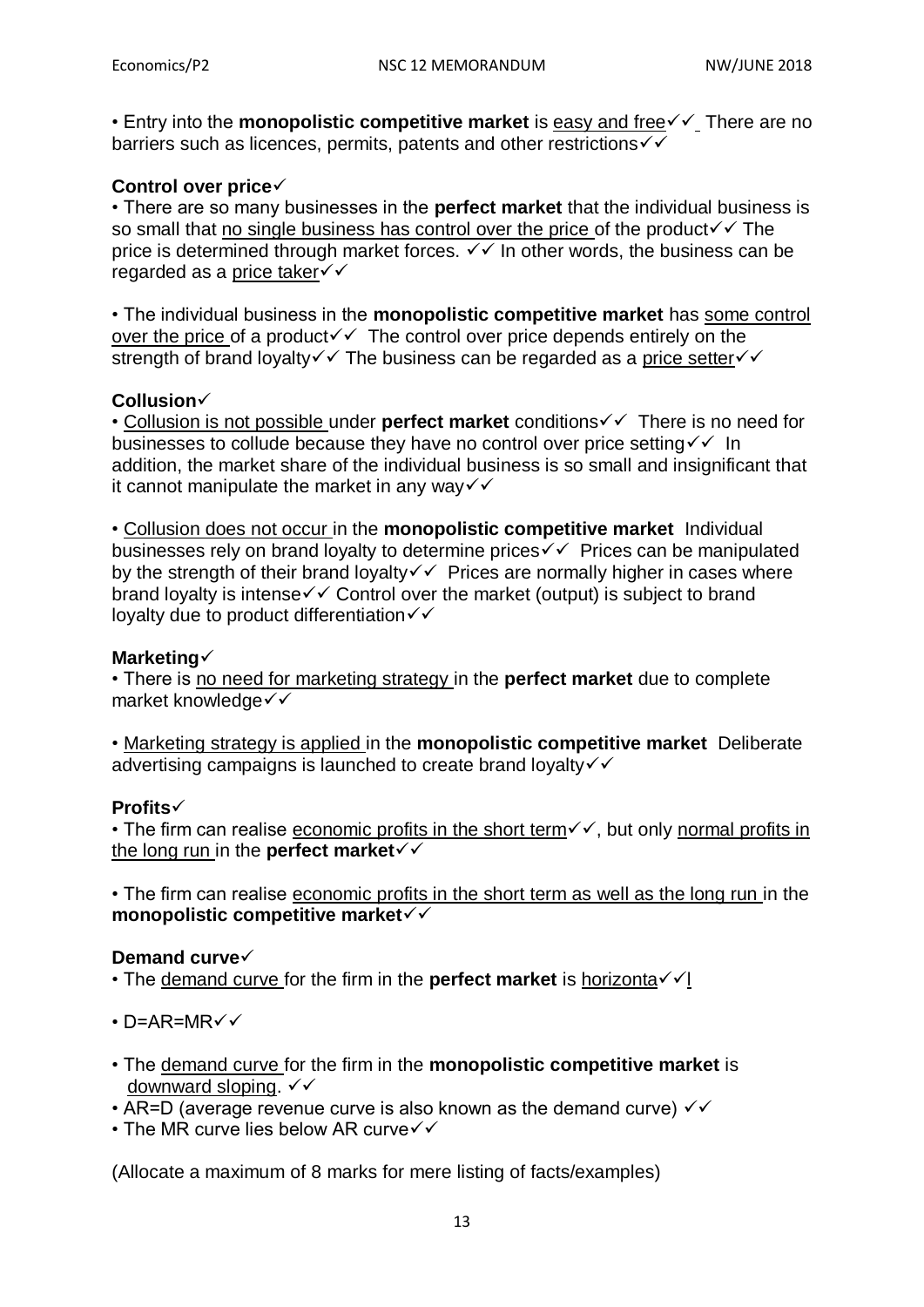(Accept any other correct relevant response) Accept tabular form Max (26)





- The minimum point of the short-term average cost (AC) is lower than the market price  $P_1$   $\checkmark$
- The business is maximising profit at  $MR = MC$  at point E, the business will therefore produce quantity  ${\sf Q}^{}_{_1}$  at the market price  ${\sf P}^{}_{_1}\checkmark\checkmark$
- Total revenue is equal to 0P<sub>1</sub> x 0Q<sub>1</sub> and total cost is equal to 0C x 0Q<sub>1</sub>  $\checkmark$
- Total revenue exceeds total cost, which means the business is making a profit that is represented by area  $\mathsf{P}_{\mathsf{1}}\mathsf{CBE}\mathsf{V}\mathsf{V}$
- This profit is known as economic profit, which is profit that is made in addition to normal profit√√

# **Max (6) for graph - Max (6) explanation (Max 10)**

#### **CONCLUSION**

Whilst perfect market does not exist, it serves as a standard that imperfect markets, such as monopolistic competition, should strive to achieve.  $\checkmark\checkmark$  Max (2)  $(10)$ 

 **[40]**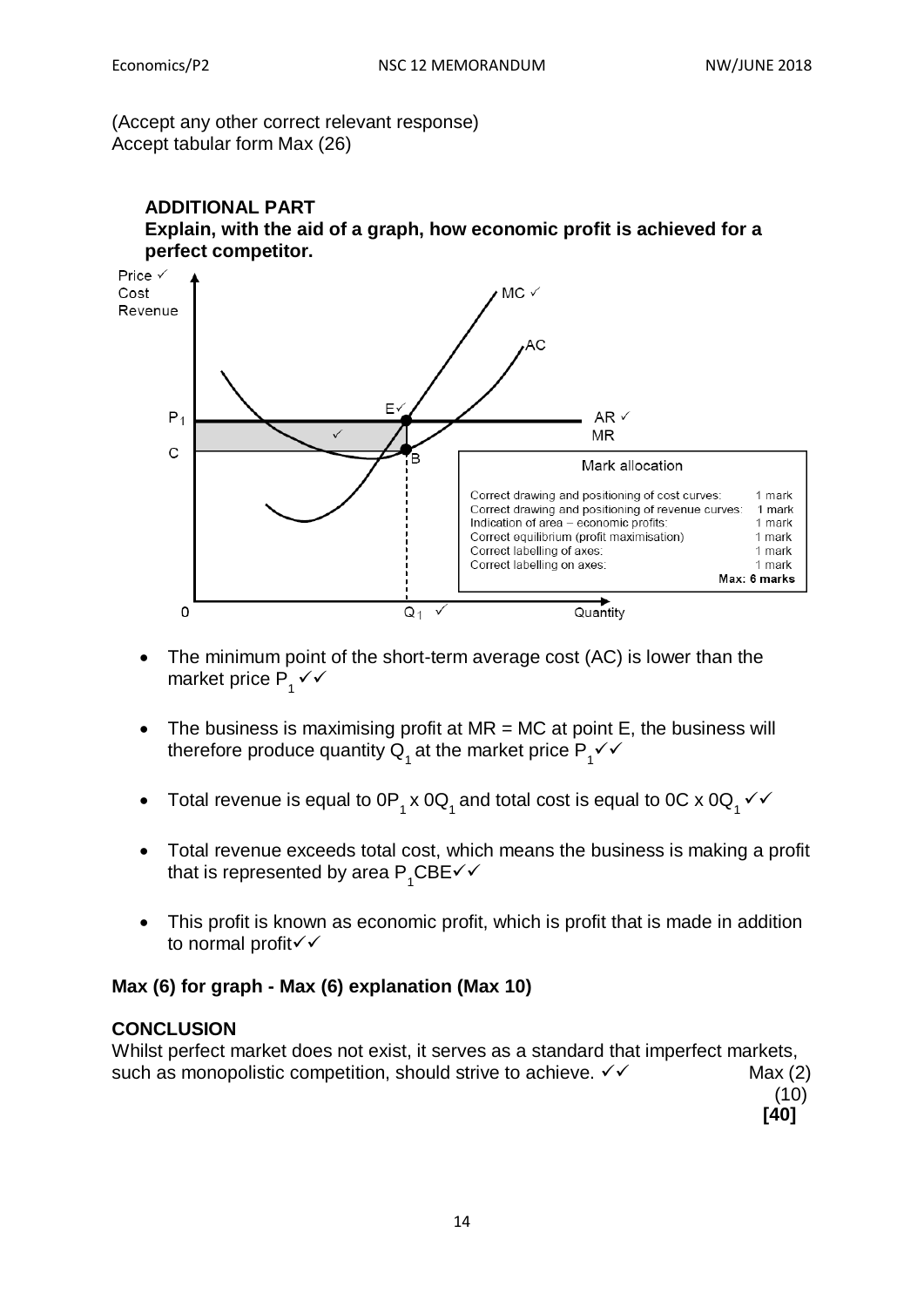# **QUESTION 6: MICRO-ECONOMICS 40 MARKS - 40 MINUTES**

- **Discuss in detail how the following factors lead to the misallocation of resources in the market without using graphs:** 
	- **- Externalities (8)**
	- **- Missing markets (10)**
	- **- Lack of information (8)** (26)
- 
- **With the aid of a graph (Production Possibility Curve) explain how productive efficiency can be achieved in the market.** (10)

## **INTRODUCTION**

Market failure means that the best available resources or optimal production outcome has not been achieved√√ (Accept any other correct relevant response) (Max 2)

# **MAIN PART**

## **EXTERNALITIES**

• Sometimes ideal market conditions prevail and the mechanisms of the market work perfectly, however, the market does not produce optimally  $\checkmark$ In certain instances, people gain while other people losses out. This is because externalities prevail  $\checkmark$ 

Externalities (external effects) are also known as spill-over effects or third party effects  $\checkmark\checkmark$ 

Externalities are the cost and benefits that convert private cost and benefits into social cost and benefits  $\checkmark\checkmark$ 

#### **Private cost**

Internal costs are also known as private costs

They are the usual costs that consumers incur when they buy goods and services  $\checkmark\checkmark$ E.g. a family buys a car $\checkmark$ 

#### **Private benefits** (internal benefits)  $\checkmark$

These benefits accrue to those who buy the goods and those who produce the goods

E.g. the family enjoy using the car and the producer sells it (profit)  $\checkmark$ 

### **Social costs**

This is the costs of goods or services to those who create them and to society at  $l$ arge $\checkmark$ 

E.g. pollution caused by waste products, such as tyres, batteries, oil  $\checkmark$ 

No value is given for these extra or external costs because no market exists to price them

Private costs plus external costs is equal social cost √√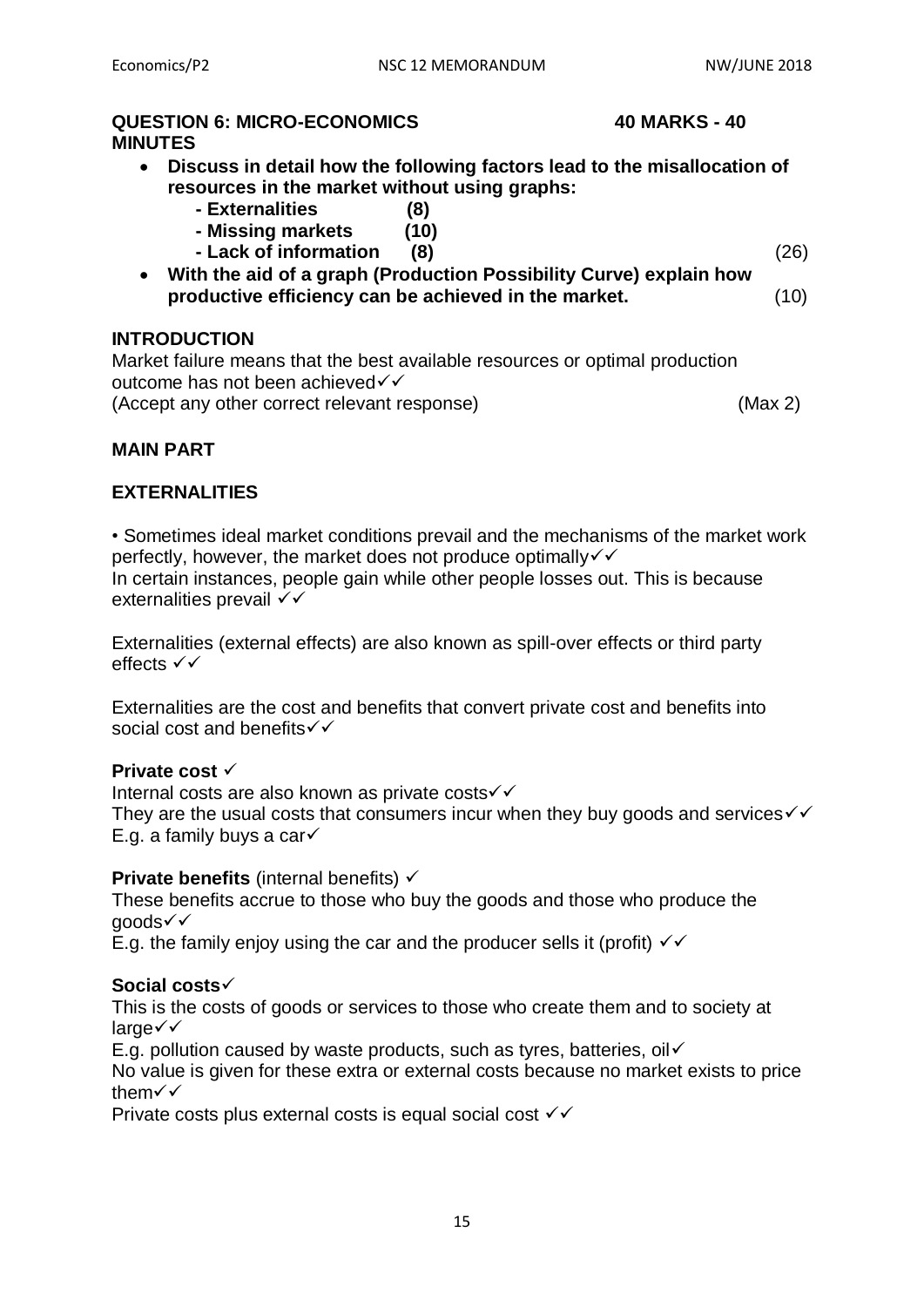# **Social benefits**

Sometimes externalities are positive, e.g. municipalities provide clean water, for which consumers pay  $\checkmark\checkmark$ 

Consumers pay for a private benefit, however, society at large has the benefit of fewer illnesses from contaminated water√√

A healthier workforce can work more productively and is often absent from work less

These are external benefits  $\checkmark\checkmark$ 

Private benefits plus external benefits are equal to social benefits  $\checkmark\checkmark$ With negative externalities, goods are over-produced and with positive externalities goods are under-produced. Both result in a misallocation of resources  $\checkmark$  (8)

#### **MISSING MARKETS**

• A significant market failure is the failure to produce some goods and services despite it being needed√√

Markets can only perform under certain conditions and when these conditions are absent, markets may struggle to exist $\checkmark$ 

## **Community goods**

These are goods such as defence, police services, prison services, street lighting  $etc.$   $\checkmark$ 

#### **Collective goods**

These are goods such as parks, beach facilities, streets, pavements, roads, bridges etc. √

#### **Public goods**

Community and public goods are known as public goods  $\checkmark\checkmark$  They have two features: Non-rivalry  $\checkmark$  the consumption by one person does not in any way reduce the consumption by another person $\checkmark\checkmark$  E.g. a lighthouse or street light $\checkmark\checkmark$ Non-excludability  $\checkmark$  the consumption of a good cannot be confined to those who have paid for it, so there are free-riders√√

People enjoy the product without paying for, e.g. radio and television services  $\checkmark$ Public goods are not provided by the price mechanism because producers cannot withhold the goods for non-payment and there is no way of measuring how much a person consumes, there is no basis for establishing a market price  $\checkmark$  (10)

#### **Lack of information**

Consumers, workers and entrepreneurs do not have the necessary information to make rational decisions.  $\checkmark\checkmark$  This results in resources not being allocated efficiently,  $\checkmark\checkmark$ 

• Consumers: To maximise their benefits, consumers need detailed information about goods and services.  $\checkmark\checkmark$  Although technology offers this to the consumer, they obviously do have perfect information.

• Workers: Are often unaware of job opportunities.  $\checkmark\checkmark$ 

• Entrepreneurs: Lack of information on costs, availability and productivity of factors of production impacts their effectiveness.  $\checkmark$   $\checkmark$  (8)